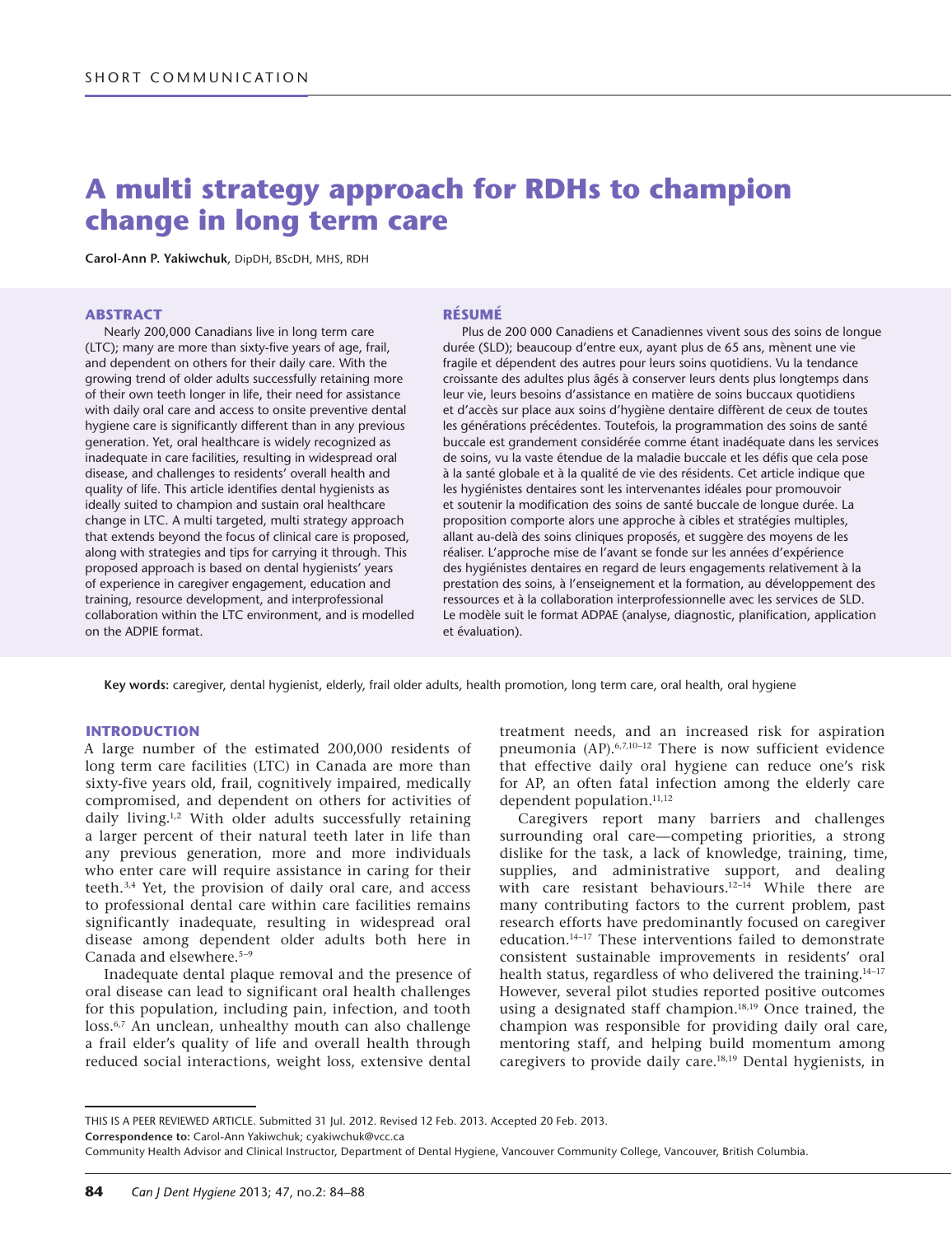their many roles as advocates, educators, clinicians, and health promoters can help garner staff commitment and momentum by supporting and mentoring staff champions. These collaborative partners can help identify and negotiate for structural changes that can then support caregivers' daily oral care efforts in practical ways.<sup>20</sup> The importance of partnering with internal champions who understand the context and culture of the organization cannot be understated as a key ingredient in translating health promotion efforts to sustainable oral healthcare change.20

Dental hygienists, with their repertoire of critical thinking skills, knowledge in oral health sciences, and experience in managing diverse and often complex oral care needs of clients, are ideally suited to champion this change in LTC. A heightened sense of social responsibility towards vulnerable populations, enabling legislation, direct billing acceptance by insurance providers, and a shortage of employment opportunities provide the impetus for dental hygienists to consider this area of practice.21 Through the use of creative funding approaches, a number of dental hygienists are trail blazing this focused role in health promotion, and serving as role models and mentors for future LTC based dental hygienists.

This article provides interested dental hygienists with suggestions towards becoming champions of change in LTC. The presented strategies and tips are organized within the dental hygiene paradigm of care, and described in the ADPIE format: Assessment, Diagnosis, Planning, Implementation, and Evaluation. They are drawn from dental hygienists' years of experience in caregiver engagement and training, resource development, and interprofessional collaboration within the LTC environment.

This approach arose in collaboration with colleagues of the University of Manitoba's Health Promotion Unit (HPU) during their years of striving to bring about oral health change among underserved populations. It is aimed at dental hygienists who are ready to take on a new challenge by leading oral health change in LTC.

#### **METHODS**

## *Assessment: Gathering information and making decisions*

The problem of oral disease in LTC is complex, and requires a multi targeted approach that involves all stakeholders including administrators, nurses, frontline caregivers, allied health professionals, and family members.<sup>3,4,15</sup> Before connecting with a facility, it is recommended that dental hygienists:

- • Self assess their knowledge, attitudes, and beliefs about this population.
- • Identify the regulatory requirements for independent practice.
- • Develop a personalized learning plan that includes learning and mentoring opportunities. For example, in Manitoba, like minded dental hygienists learned and realized opportunities in LTC as members of an access to care study group supported by the Manitoba Dental Hygienists Association and the regulatory body [Wener M., Personal communication, December 9, 2012].
- Reflect on the degree of commitment they foresee as feasible and investigate options for remuneration.

Learning about and understanding the LTC environment and its challenges are paramount. An evidence based approach should be used to gather pertinent information from a variety of dental, dental hygiene, nursing, and other professional journals to build

**Table 1.** Site visit checklist.

| <b>Site visit checklist</b>                                                                                                                                                     |                                                                                                              |                                                                               |
|---------------------------------------------------------------------------------------------------------------------------------------------------------------------------------|--------------------------------------------------------------------------------------------------------------|-------------------------------------------------------------------------------|
|                                                                                                                                                                                 |                                                                                                              |                                                                               |
|                                                                                                                                                                                 |                                                                                                              |                                                                               |
|                                                                                                                                                                                 |                                                                                                              |                                                                               |
| The facility:                                                                                                                                                                   | LTC staff:                                                                                                   | $\Box$ Level of care required                                                 |
| $\Box$ Number of beds                                                                                                                                                           | $\Box$ Shifts                                                                                                | Prevalence of dementia, care resistant<br>◻                                   |
| $\Box$ Type of units                                                                                                                                                            | $\Box$ Types and number of caregivers<br>and allied health professionals                                     | behaviour                                                                     |
| Policies:<br>$\Box$ Oral care policy*<br>$\Box$ Resident bill of rights document*<br>$\Box$ Philosophy of care*<br>$\Box$ Welcome package for new residents*<br>* Obtain copies | $\Box$ Staff education program<br>• Ideal length and time of day<br>• Audio-visual equipment<br>• Group size | Oral care program:                                                            |
|                                                                                                                                                                                 |                                                                                                              | Admission oral assessment<br>n.                                               |
|                                                                                                                                                                                 |                                                                                                              | Individualized daily oral care plan<br>□                                      |
|                                                                                                                                                                                 |                                                                                                              | Quarterly oral screening<br>Q.                                                |
|                                                                                                                                                                                 |                                                                                                              | Oral products<br>Q.                                                           |
|                                                                                                                                                                                 | <b>Residents profile:</b>                                                                                    | Professional dental services: current<br>n<br>access, facility space; funding |
|                                                                                                                                                                                 | $\Box$ Average age                                                                                           | Oral care barriers, needs, and wants                                          |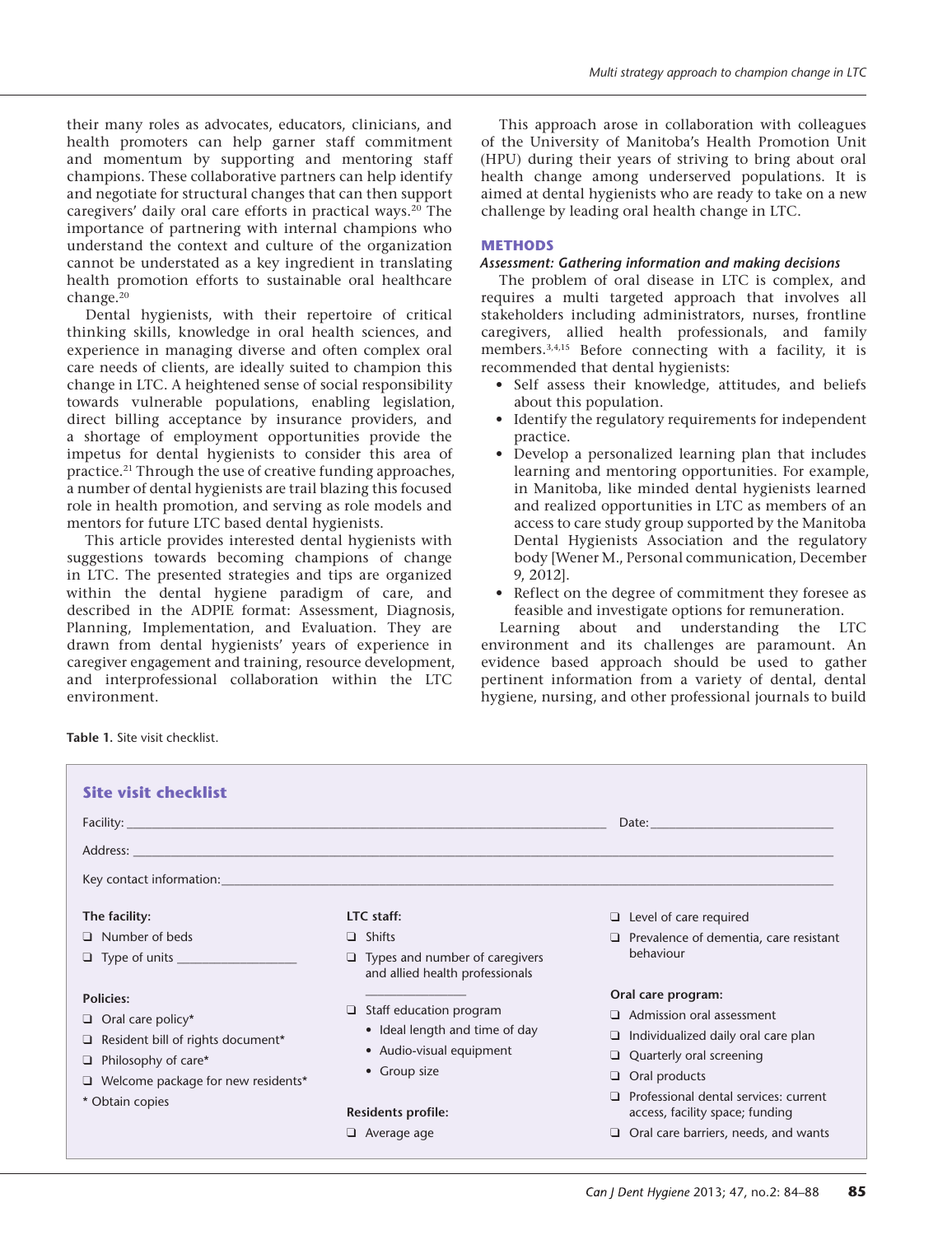#### **Table 2.** Essential components of a quality oral health program in LTC.

## **Essential components**

- $\Box$  Internal oral health champions are identified
- $\Box$  Oral health professionals are part of the onsite healthcare team
- $\Box$  Everyone in facility is on board, supportive and kept up to date
- $\Box$  Staff receive regular oral health education and hands on training, including on unit coaching
- $\Box$  Policies and protocols are regularly updated and enforced
- $\Box$  Palliative oral care standards are in place
- $\Box$  Oral care products are available on site
- $\Box$  Daily oral care is provided, documented, and evaluated for quality/frequency

a reference collection of important articles and resources. Other resources include:

- • Current information on caregiver engagement and training, assessment tools, policy development, oral– systemic research, specialized products, resources, and managing care resistant behaviours.
- Site visits to speak with a variety of staff, and use of a checklist to help gather pertinent information (Table 1).
- Shadowing an RDH in LTC practice.

Effective listening and interview skills, detailed note taking, a non judgemental attitude, and a genuine willingness to learn and help are key strategies for success during this stage of assessment.

#### *Diagnosis and planning: Preparing oral health solutions*

The next step in the process is to analyze assessment findings and to meet with LTC administrators and other decision makers to collaboratively formulate a plan based on realistic goals and measureable outcomes. A flexible approach is paramount as the plan will likely evolve and change based on valuable feedback and learning. Administrators, focused on improving resident outcomes and meeting standards, policies, and legislated requirements, often identify caregiver education as their primary need. When expertly delivered, these education sessions also provide an excellent springboard for caregivers to discuss organizational and personal barriers and propose realistic strategies to improve oral healthcare in their facility. As individuals plan their program, the anticipated outcome should be to create an interactive session that appeals to all learning styles using caregiver friendly terms. Introducing the session's learning objectives and inviting participants to identify their learning needs can help ensure all receive the information they need. The educational session should highlight concrete benefits to providing oral care and offer realistic solutions for care resistant behaviours.

Setting the stage by sharing a personal story about a resident's oral health can be a powerful way to elevate the importance of a quality oral health program. The author's group also liked to incorporate catchy phrases to help caregivers make the connection between dental and

- $\Box$  Oral assessment is done initially, quarterly, and as needed
- $\Box$  Individualized daily oral care plans are based on current assessments
- $\Box$  Caregivers connect with family/guardian regarding oral health
- $\Box$  Residents have access to professional dental services
- $\Box$  Regulatory authorities enforce responsibility of all professional groups
- $\Box$  Legislation requires oral care in LTC; promotes access to professional care

medical issues. Phrases like "oral care is infection control" and "gum disease can result in a hidden bed sore the size of the palm of your hand" raised eyebrows and helped attendees understand that although the mouth is "out of sight", it is an important area of care that should not be ignored. Providing information on *why* oral care is integral to overall health and quality of life before teaching *how* to provide care, helps caregivers realize the deep significance of their role in preventing life threatening infections and makes them more receptive to learning. Once the plan is in place, dental hygienists are recommended to seek and incorporate feedback from other dental hygiene experts, gather resources to supplement caregiver knowledge, and create a demonstration kit that can be used for practice and discussions.

- • The Registered Nurses Association of Ontario has an extensive resource collection available at: [http://ltctoolkit.rnao.ca/resources/oralcare](http://ltctoolkit.rnao.ca/resources/oralcare#Education-Resources) [#Education-Resources.](http://ltctoolkit.rnao.ca/resources/oralcare#Education-Resources)
- • University of Manitoba's Centre for Community Oral Health (CCOH) collection of LTC handouts and "how to" videos may also be helpful and are located at: [http://umanitoba.ca/dentistry/ccoh/ccoh\\_longTerm](http://umanitoba.ca/dentistry/ccoh/ccoh_longTermCareFacts.html)  [CareFacts.html.](http://umanitoba.ca/dentistry/ccoh/ccoh_longTermCareFacts.html)

# *Implementation: Beginning with small steps*

There are many stakeholders involved in the care of older adults, each with their own abilities, responsibilities, and priorities. Acknowledging each participant's role and contribution communicates respect and understanding. When caregivers report common challenges, such as a lack of skill in performing oral care, recognizing their issues and barriers lays the groundwork for learning to take place.4,6,11,16 A crucial strategy which empowers caregivers is showing "how-to" demonstrations or videos, before having participants practise on typodonts or on willing residents. The demonstration kit should contain large handled toothbrushes, a proxabrush, floss wand and floss, denture brush, dry mouth products, multi sided speciality toothbrushes, mouth rests, typodonts, and dentures. Up to date handouts, which reinforce recommendations, provide caregivers with an ongoing resource to help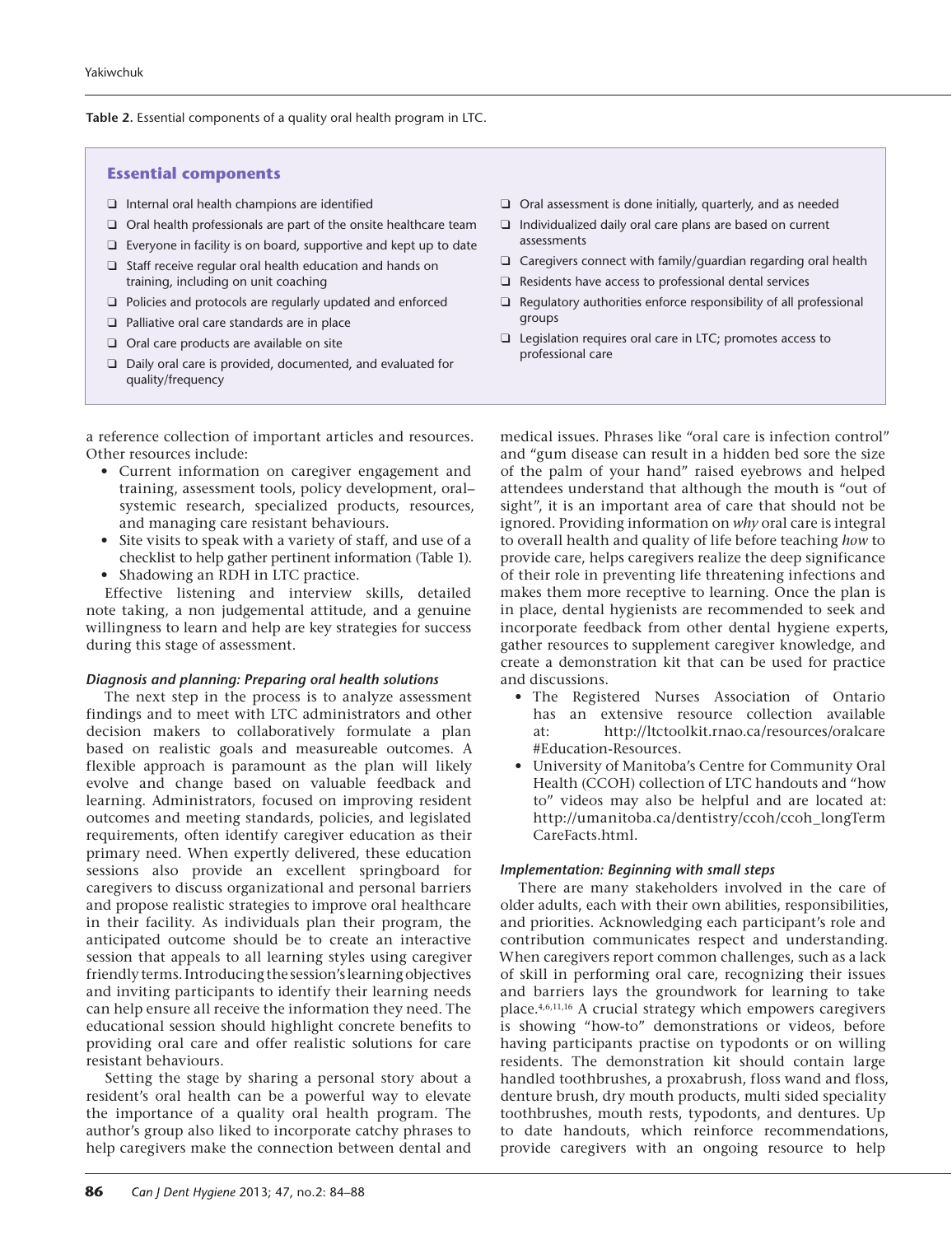improve their practice. Nurses and other caregivers often remark that they have never been taught comprehensive oral care, and appreciate the "why and how" method of information and hands on instruction.

While caregiver training is important and necessary, it must not be the sole focus of a dental hygienist's efforts to champion change. The individual needs to implement a comprehensive plan that carefully considers the facility's organizational context, and engage all levels of stakeholders using a variety of activities.18 Some suggestions are: working with managers to address barriers, speaking at the family council meeting, collaborating with other health professionals, contributing to the facility's newsletter, training nurses and speech–language pathologists to screen for oral problems, updating the oral care policy, incorporating oral health information in the facility's welcome package, having the gift shop or a local pharmacy stock recommended oral supplies, and working with others to ensure residents have access to affordable dental services within the facility. A list of important components of a LTC oral care program is provided, and represents the "big picture" vision shared with all stakeholders (Table 2). Personal attributes encompass a willingness to partner and collaborate with others, participate in research, solve problems creatively and propose novel, yet practical solutions. These attributes look far beyond the boundaries of clinical practice and caregiver education, and will serve each champion well as she or he works towards implementing improvements.

# *Evaluation: Learning from others*

Evaluation, a critical component of any oral health program, affirms program effectiveness and identifies areas for improvement. A quality assurance program (QAP) is essential to help champion change by providing tangible evidence of the current program's efficacy. A good QAP program should include a random sampling of chart audits and Minimal Data Set (MDS) entries, oral screenings, and evaluations of the condition, storage, and labelling of oral care supplies. Feedback from stakeholders should also be collected and considered, to help shape efforts and direction for caregiver training. The HPU evaluation form gathered information on participants' knowledge (true/false questions), program appraisal, what they were surprised to learn, what they wanted more information on, areas they felt needs improving, and the level of priority they assigned to daily oral care. After each session, the collected feedback and any suggestions for improvement are reviewed. Participants' feedback and QAP data can identify new areas of focus and be used to provide evidence to key decision makers as dental hygienists strive to bring forth positive change.

## **CONCLUS ION**

The current problem of oral disease among dependent older adults requires the leadership of an oral health expert. Dental hygienists, in their dual role as oral health promotion experts and clinicians, are ideally suited to become champions of change in LTC. Those new to this area of practice should adopt a skills development

approach by reviewing the current literature and seeking additional learning and mentoring opportunities. Using the strategies suggested in this article, dental hygienists can have a significant impact on the quality of life and health of dependent older adults, and become important members of the interprofessional LTC team.

#### **Acknowledgement**

The presented approach to health promotion in LTC arose collaboratively with dental hygiene colleagues and partners, Mickey Wener and Mary Bertone, at the University of Manitoba's Centre for Community Oral Health (CCOH). The author would also like to recognize the role of the CCOH, the faculty of Dentistry's non profit department, in addressing the oral health needs of underserved populations in a non profit, upstream approach.

#### **REFERENCES**

- 1. Canadian Institute of Health Research. *Facility based continuing care in Canada, 2004–2005: An emerging portrait of the continuum.* 2006. [Cited 2011, October 20]. Available at: [http://secure.cihi.](http://secure.cihi.ca/cihiweb/products/ccrs_annualreport06_e.pdf) [ca/cihiweb/products/ccrs\\_annualreport06\\_e.pdf](http://secure.cihi.ca/cihiweb/products/ccrs_annualreport06_e.pdf)
- 2. McGregor MJ, Ronald KA. *Residential long-term care for Canadian seniors: Non profit, for-profit or does it matter?* Institute for Research on Public Policy. 2011 January. [Cited 2011, October 14]. Available at: [www.irpp.org/pubs/IRPPstudy/2011/IRPP\\_](http://www.irpp.org/pubs/IRPPstudy/2011/IRPP_Study_no1.pdf) [Study\\_no1.pdf](http://www.irpp.org/pubs/IRPPstudy/2011/IRPP_Study_no1.pdf)
- 3. US Department of Health and Human Services. *Oral Health in America: A Report of the Surgeon General.* Rockville, MD. 2000. National Institute of Dental and Craniofacial Research. Available at: www2.nidcr.nih.gov/sgr/sgrohweb/home.htm
- 4. Nuttall NM, Steele JG, Pine CM, White D, Pitts NB. Adult dental health survey: The impact of oral health on people in the UK in 1998. *Br Dent J.* 2001;190:121–26.
- 5. Chalmers J, Pearson A. Oral hygiene care for residents with dementia: A literature review. *J Adv Nurs.* 2005;52(4):410–19.
- MacEntee MI. Missing links in oral health care for frail elderly people. *J Can Dent Assoc.* 2006:72(5):421–25.
- Petersen PE, Yamamoto T. Improving the oral health of older people: The approach of the WHO Global Oral Health Programme. *Community Dent Oral Epidemiol.* 2005;33(2):81–92.
- 8. Unfer B, Braun KO, de Oliverra Ferreira AC, Ruat GR, Batista AK. Challenges and barriers to quality oral care as perceived by caregivers in long stay institutions in Brazil. *Gerodontology.* 2012 Jun;29(2):e324–30.
- 9. Coleman P, Watson HM. Oral care provided by certified nursing assistants in nursing homes. *J Am Geriatr Soc.* 2006;54(1):138–43.
- 10. Lux J. Review of the oral disease-systemic disease link Part II: Preterm low birthweight babies, respiratory disease. *Can J Dent Hygiene.* 2007;41(1):8–21.
- 11. Azarpazhooh A, Leake JL. Systematic review of the association between respiratory diseases and oral health. *J Periodontol.* 2006;77(9):1465–482.
- 12. El-Solh AA. Association between pneumonia and oral care in nursing home residents. *Lung.* 2011 Jun;189(3):173–80.
- 13. Dharamsi S, Jivani K, Dean C, Wyatt C. Oral care for frail elders: Knowledge, attitudes, and practices of long-term care staff. *J Dent Edu.* 2009:73(5):581–88.
- 14. Wårdh I, Jonsson M, Wikström M. Attitudes to and knowledge about oral health care among nursing home personnel – an area in need of improvement. *Geriodontology.* 2012 Jun;29(2):e787–92.
- 15. Munoz N, Touger-Decker R, Byham-Gray L, Maillet JO. Effect of an oral health assessment education program on nurses' knowledge and patient care practices in skilled nursing facilities. *Spec Care Dent.* 2009;29(4):179–85.